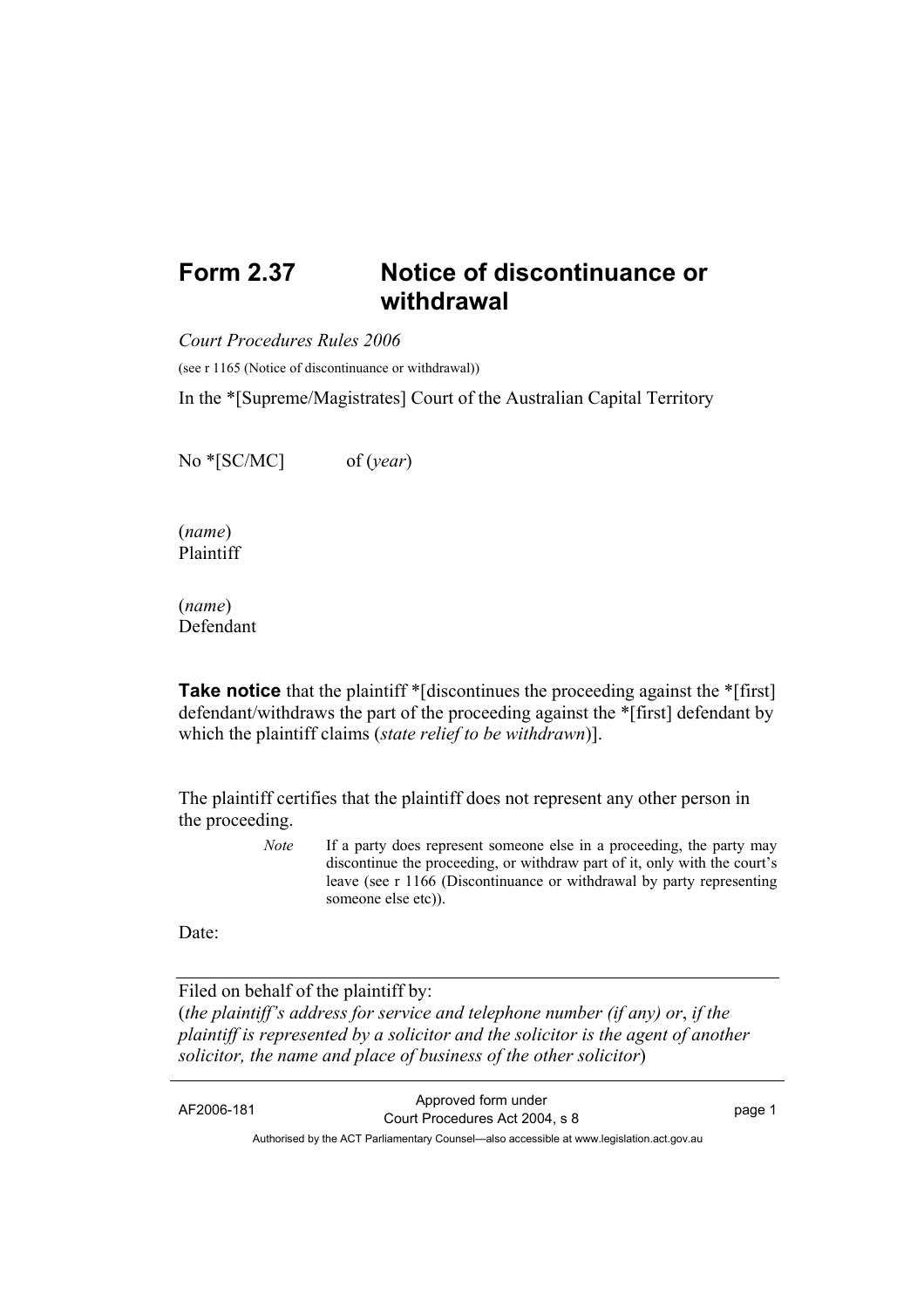(*signature of plaintiff/plaintiff's solicitor*)

(*name of plaintiff/plaintiff's solicitor*)

To the \*[defendant/defendant's solicitor]:

## \* **Agreement of defendant to \*[discontinuance/withdrawal]**

\*[I, (*name of defendant*), agree/The defendant, (*name of defendant*), agrees] to \*[the discontinuance of the proceeding/the withdrawal of the part of the proceeding stated by the plaintiff in this notice].

Date:

(*signature of defendant/defendant's solicitor*)

(*name of defendant/defendant's solicitor*)

*Note* A plaintiff may discontinue a proceeding, or withdraw part of it, at any time before a certificate of readiness is filed, the court directs that the proceeding be given a listing hearing or the court sets a hearing date for the proceeding (see r 1160 (1) (Discontinuance or withdrawal by plaintiff). If a certificate of readiness has been filed, the court has directed that the proceeding be given a listing hearing or a hearing date has been set for the proceeding, or there is more than 1 plaintiff or a counterclaim against a plaintiff, the plaintiff may discontinue the proceeding, or withdraw part of it, only with the court's leave or the agreement of the other active parties (see r 1160 (2) and (3)).

\**omit if, or whichever is, inapplicable*